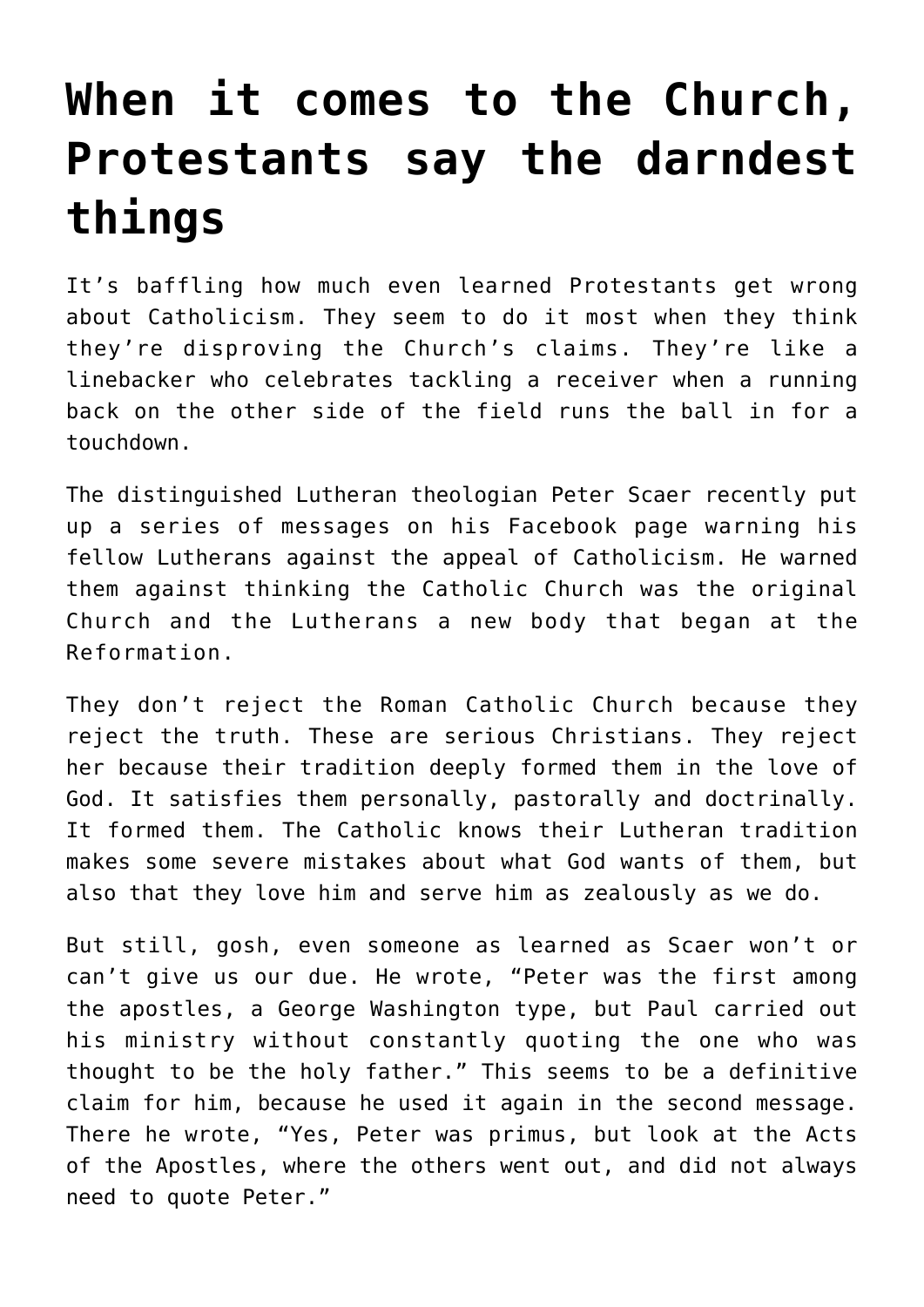The Catholic scratches his head or rolls his eyes. Whoever expected them to? That's not the way it worked then. It's not the way it works now. St. Paul was the group's main thinker and wrote more than his brother apostles, because that's what he did. He didn't need to quote Peter because he wrote with the authority of an apostle appointed by Christ. Peter was doing other things. Popish things.

The Catholic understanding of the petrine office has never, ever, depended on the idea that the pope is the main source of teaching. Some popes teach. Most don't. The modern popes, starting with Leo XIII, have done a lot more teaching than their predecessors, but they don't have to.

The "Petrine charism" is that of ensuring "the unity of faith and communion," the First Vatican Council's *Pastor Aeternus* teaches. The pope, then-Cardinal Joseph Ratzinger explained, "has a specific ministerial grace for serving that unity of faith and communion which is necessary for the Church to fulfil her saving mission."

Yet a learned Protestant theologian asserts the fact that the early Christians didn't quote Peter much (as far as we know) as a sound, convincing rebuttal to the belief that Jesus appointed Peter and his successors the head of the Church on earth. As I say, you scratch your head. I expect a Lutheran to reject Catholic teaching, as his father Luther did, but I also expect him to know what that teaching is.

I've run into this myself. Even old friends say the most absurd things about the Catholic Church. They'll send me something the pope said they disagree with and demand to know how I can believe this man infallible. I explain the doctrine of papal infallibility, and then a few months later they do the same thing.

They're not stupid, and they're not even very anti-Catholic. But they see the Church through some weird, distorting filters